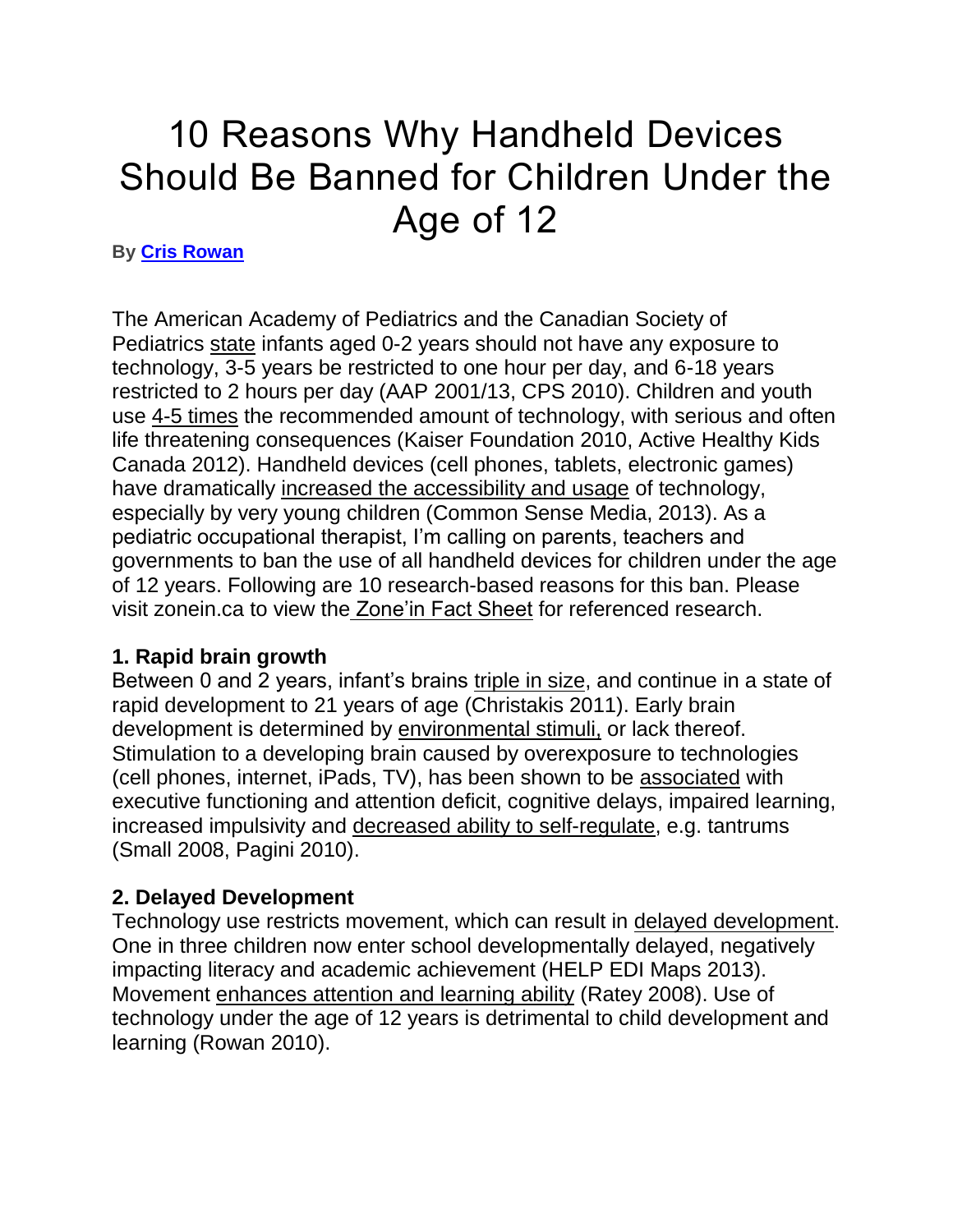#### **3. Epidemic Obesity**

TV and video game use correlates with increased obesity (Tremblay 2005). Children who are allowed a device in their bedrooms have [30%](http://www.ncbi.nlm.nih.gov/pubmed/21534833) increased incidence of obesity (Feng 2011). [One in four](http://www.apa.org/pi/families/resources/newsletter/2012/07/childhood-obesity.aspx) Canadian, and [one in three](http://www.ijbnpa.org/content/pdf/1479-5868-8-98.pdf) U.S. children are obese (Tremblay 2011). 30% of children with obesity will develop diabetes, and obese individuals are at higher risk for early stroke and heart attack, gravely shortening life expectancy (Center for Disease Control and Prevention 2010). Largely due to obesity, 21st century children may be the first generation many of whom will [not outlive their parents](http://news.bbc.co.uk/2/hi/in_depth/sci_tech/2002/leicester_2002/2246450.stm) (Professor Andrew Prentice, BBC News 2002).

#### **4. Sleep Deprivation**

[60%](http://www.newser.com/story/167562/us-kids-seriously-sleep-deprived.html) of parents do not supervise their child's technology usage, and 75% of children are allowed technology in their bedrooms (Kaiser Foundation 2010). 75% of children aged 9 and 10 years are sleep deprived to the extent that their grades are detrimentally impacted (Boston College 2012).

#### **5. Mental Illness**

Technology overuse is implicated as a causal factor in rising rates of child depression, anxiety, attachment disorder, attention deficit, autism, bipolar disorder, psychosis and problematic child behavior [\(Bristol University](http://www.bristol.ac.uk/sps/news/2010/107.html)  [2010,](http://www.bristol.ac.uk/sps/news/2010/107.html) [Mentzoni 2011,](http://www.ncbi.nlm.nih.gov/pubmed/21342010) [Shin 2011,](http://online.liebertpub.com/doi/abs/10.1089/cyber.2010.0470) [Liberatore 2011,](http://www.cmch.tv/SearchDetail2.aspx?rtrn=advnce&cid=6367.) Robinson 2008). [One in](http://www.firstcallbc.org/pdfs/Communities/4-alliance.pdf)  [six](http://www.firstcallbc.org/pdfs/Communities/4-alliance.pdf) Canadian children have a diagnosed mental illness, many of whom are on dangerous psychotropic medication (Waddell 2007).

#### **6. Aggression**

Violent media content [can cause](http://www.ncbi.nlm.nih.gov/pmc/articles/PMC2704015/) child [aggression](http://psp.sagepub.com/content/early/2014/01/22/0146167213520459.abstract) (Anderson, 2007). Young children are increasingly exposed to rising incidence of physical and sexual violence in today's media. "Grand Theft Auto V" portrays explicit sex, murder, rape, torture and mutilation, as do many movies and TV shows. The U.S. has categorized media violence as a Public Health Risk due to causal impact on child aggression (Huesmann 2007). Media [reportsi](http://www.belfasttelegraph.co.uk/news/local-national/uk/pupils-6-acting-out-rape-scenes-30003114.html)ncreased use of restraints and seclusion rooms with children who exhibit uncontrolled aggression.

#### **7. Digital dementia**

High speed media content can contribute to [attention deficit,](http://pediatrics.aappublications.org/content/113/4/708.abstract) as well as decreased concentration and memory, due to the brain pruning [neuronal](http://www.drgarysmall.com/books/ibrain/)  [tracks](http://www.drgarysmall.com/books/ibrain/) to the frontal cortex (Christakis 2004, Small 2008). Children who can't pay attention can't learn.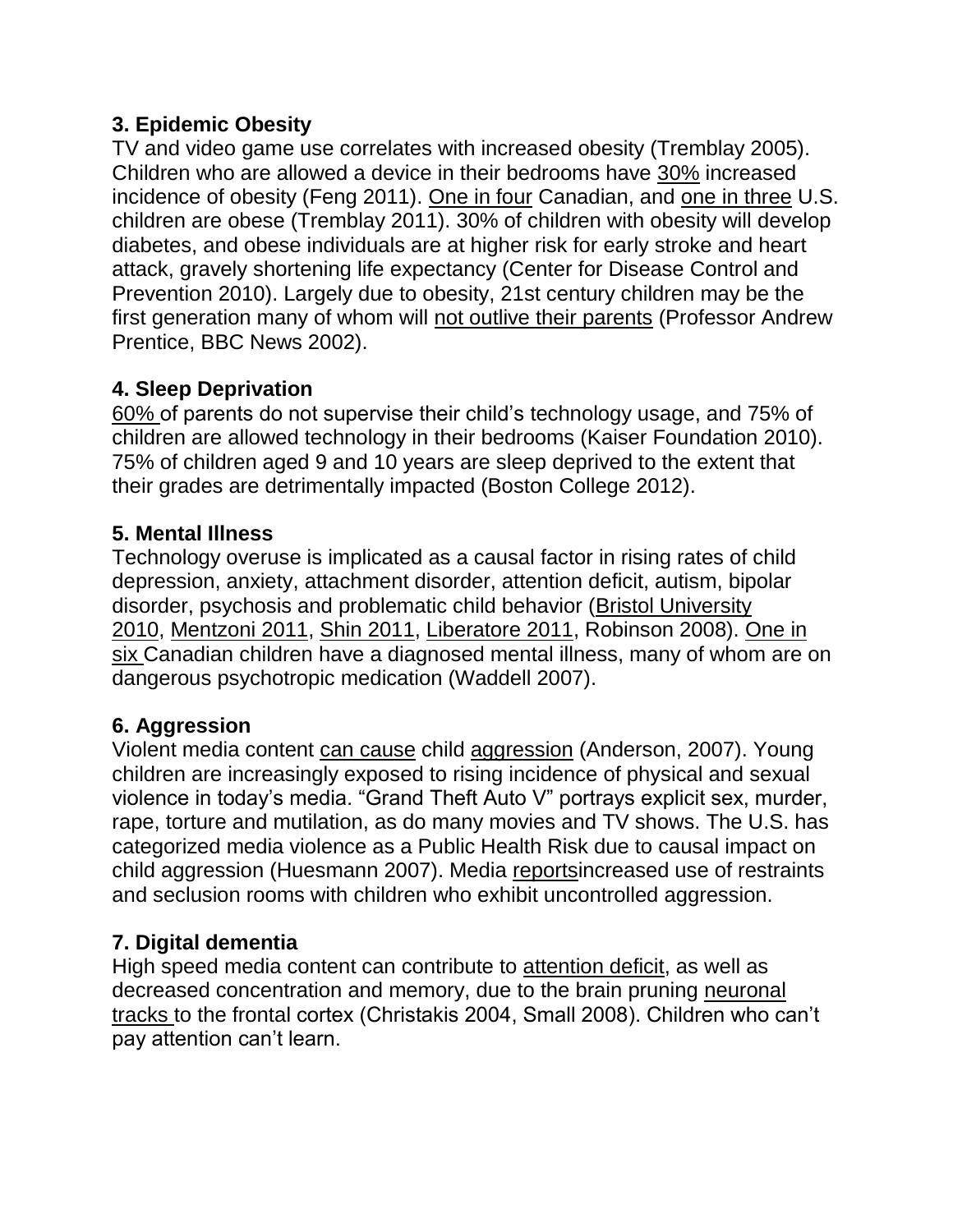#### **8. Addictions**

As parents attach more and more to technology, they are detaching from their children. In the absence of parental attachment, detached children can attach to devices, which can result in addiction (Rowan 2010). [One in 11](http://www.drdouglas.org/drdpdfs/Gentile_Pathological_VG_Use_2009e.pdf) children aged 8-18 years are addicted to technology (Gentile 2009).

## **9. Radiation emission**

In May of 2011, the World Health Organization classified cell phones (and other wireless devices) as a [category 2B risk](http://apps.fcc.gov/ecfs/document/view?id=7520941318) (possible carcinogen) due to radiation emission (WHO 2011). James McNamee with Health Canada in October of 2011 issued a cautionary warning stating "Children are more sensitive to a variety of agents than adults as their brains and immune systems are still developing, so you can't say the risk would be equal for a small adult as for a child." (*Globe and Mail* 2011). In December, 2013 Dr. Anthony Miller from the University of Toronto's School of Public Health recommend that based on new research, radio frequency exposure should be reclassified as a 2A (probable carcinogen), not a 2B (possible carcinogen). American Academy of Pediatrics [requested review](http://apps.fcc.gov/ecfs/document/view?id=7520941318) of EMF radiation emissions from technology devices, citing three reasons regarding impact on children (AAP 2013).

## **10. Unsustainable**

The ways in which children are raised and educated with technology are no longer sustainable (Rowan 2010). Children are our future, but there is no future for children who overuse technology. A team-based approach is necessary and urgent in order to reduce the use of technology by children. Please reference below slide shows on [www.zonein.cau](http://www.zonein.ca/)nder "videos" to share with others who are concerned about technology overuse by children.

**Problems** - Suffer the Children - 4 minutes **Solutions** - Balanced Technology Management - 7 minutes

The following Technology Use Guidelines for children and youth were developed by Cris Rowan, pediatric occupational therapist and author of *Virtual Child*; Dr. Andrew Doan, neuroscientist and author of *Hooked on Games*; and Dr. Hilarie Cash, Director of reSTART Internet Addiction Recovery Program and author of *Video Games and Your Kids*, with contribution from the American Academy of Pediatrics and the Canadian Pediatric Society in an effort to ensure sustainable futures for all children.